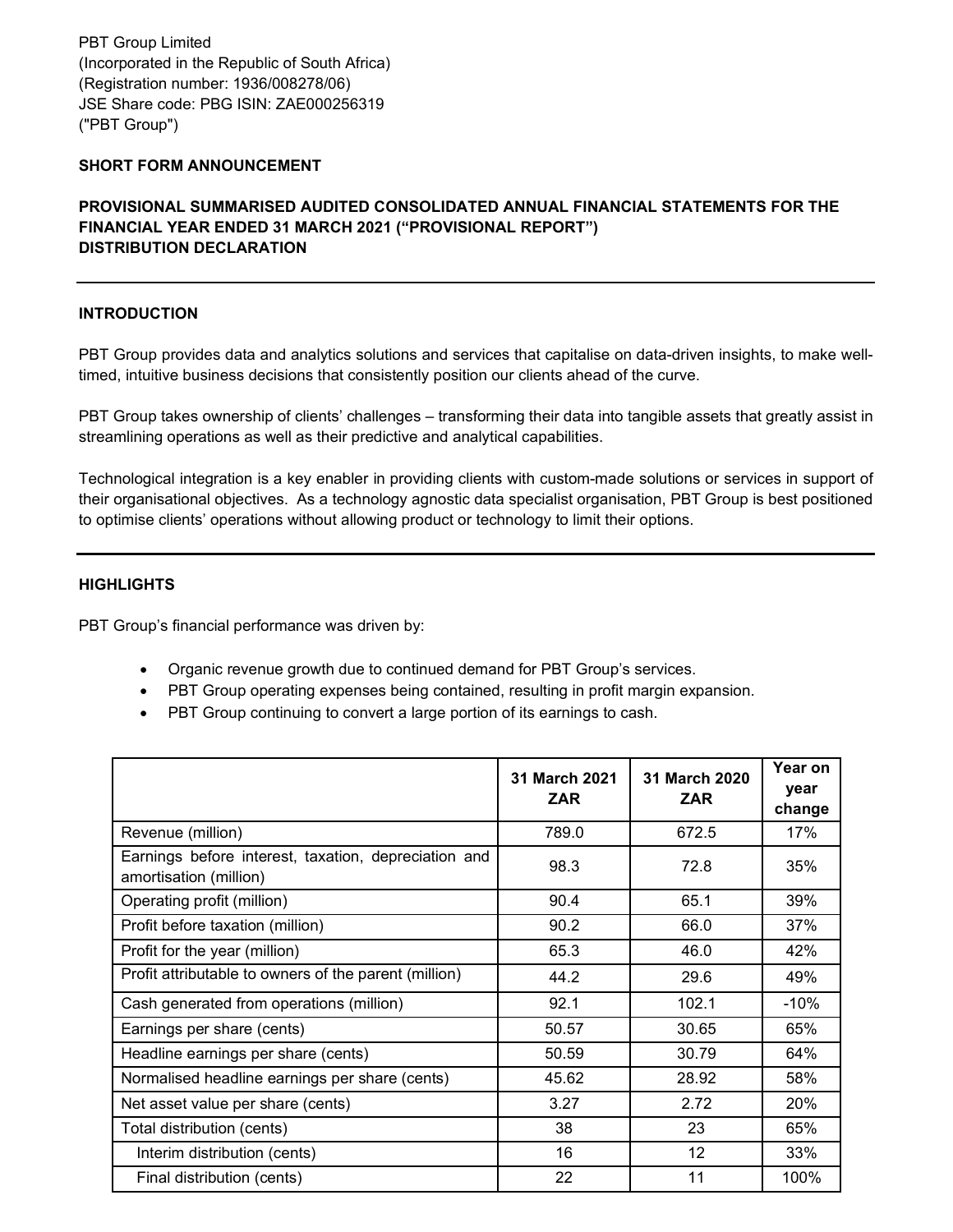## **AUDITORS: UNMODIFIED AUDIT OPINION**

The Provisional Report is extracted from the Audited Consolidated Annual Financial Statements of PBT Group for the year ended 31 March 2021 ("2021 AFS"), which were audited by BDO South Africa Inc, who expressed an unmodified audit opinion and highlighted certain key audit matters in their report. A copy of the auditor´s report is available at the following link:

<https://www.pbtgroup.co.za/investor-relations/#financial>

#### **DISTRIBUTION DECLARATION**

The company's dividend policy is to consider an interim and a final dividend in respect of each financial year. At its discretion, the board of directors may consider a special dividend, where appropriate. Depending on the perceived need to retain funds for expansion or operating purposes, the board of directors may also elect not to pay distributions.

On Wednesday, 23 June 2021, the Board of Directors resolved to declare a final distribution of 22c per PBT ordinary share for the period ended 31 March 2021. The total distribution will equate to R21.8million. Each shareholder will be able to elect to receive the distribution as either a dividend as defined by the Income Tax Act 58 of 1962 or as a capital reduction distribution. If no election is made, the default option will be that a dividend will be paid to such shareholders. An election form (for use by certificated shareholders) will be included with the Notice of Annual General Meeting of PBT Group, which together with the Directors' Report, containing details of the distribution, will be distributed to shareholders on or before Friday, 9 July 2021.

The implications of the elections above are as follows:

- A gross dividend of 22c per PBT ordinary share from income reserves will be subject to dividend withholding tax at a rate of 20%. Consequently, a net final dividend of 17.6c per share will be distributed to those shareholders who are not exempt from paying dividend tax. In terms of dividend tax legislation, the dividend tax amount due will be withheld and paid over to the South African Revenue Services by a nominee company, stockbroker or Central Securities Depository Participant ("CSDP") (collectively 'regulated intermediary') on behalf of the shareholders. However, all shareholders choosing this option should declare their status to their regulated intermediary, as they may qualify for a reduced dividend tax rate or exemption.
- A capital reduction distribution of 22c per PBT ordinary share is not subject to dividend withholding tax as the distribution is paid out of capital reserves. As the distribution will be regarded as a return of capital and may therefore have potential capital gains tax consequences, shareholders are advised to consult their tax advisers regarding the impact of the distribution.

As at the date of declaration of the distribution there were 99 100 000 PBT ordinary shares in issue. The company's income tax reference number is 9725148713.

In compliance with the Companies Act the Directors confirm and have resolved that the Company will satisfy the solvency and liquidity test immediately after the payment of the distribution.

In accordance with the provisions of Strate Proprietary Limited, the electronic settlement and custody system used by the JSE Limited, the relevant dates for the distribution are as follows:

Election period opens **Friday**, 16 July 2021 Last day to trade 'cum distribution' Tuesday, 3 August 2021 First trading day 'ex distribution' Wednesday, 4 August 2021 Record date **Friday, 6 August 2021** Dividend / election period closes by 12:00 on Friday, 6 August 2021